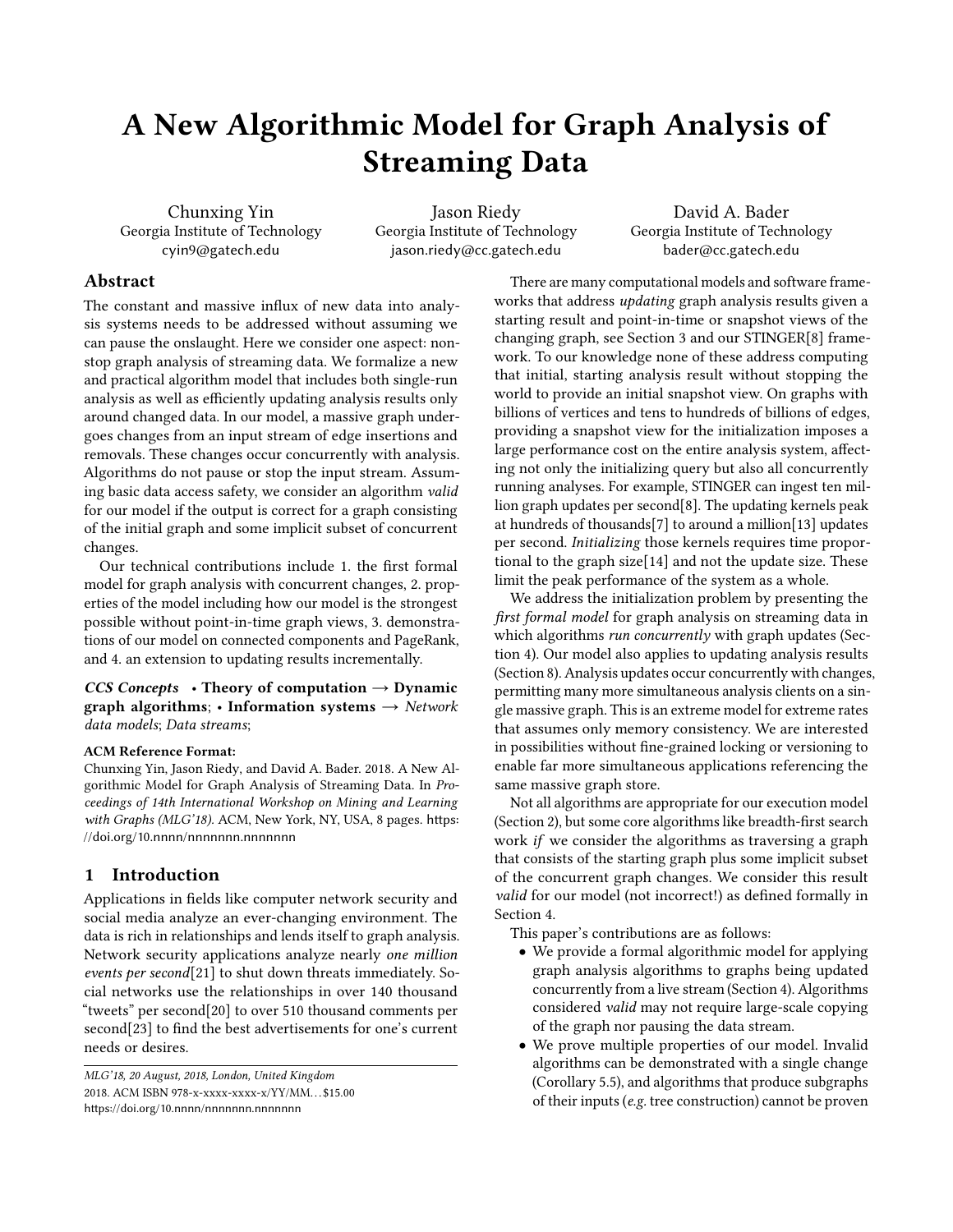<span id="page-1-3"></span>

Figure 1. Invalid instance for degree counting algorithm

to output a result corresponding to any snapshot view and thus our model is the strongest possible without snapshot views (Theorem [5.7\)](#page-3-1).

- We demonstrate our model on connected components (Section [6\)](#page-4-0) and PageRank (Section [7\)](#page-4-1).
- We then apply our model to *updating* results without full recomputation (Section [8\)](#page-5-0).

This paper elides proofs for space.

Note that any algorithm can be made valid by copying the entire graph and running on the copy. That is not feasible for massive graphs but could be an option for small graphs or subgraphs. If the rate of change is sufficiently slow, then various techniques could provide a snapshot view without copying[\[2,](#page-7-8) [6,](#page-7-9) [16\]](#page-7-10) while introducing overhead acceptable for relatively slow rates of change. Our model is not bound to any software framework and applies not only to STINGER but also distributed systems like DegAwareRHH[\[11\]](#page-7-11) and Tegra[\[12\]](#page-7-12).

# <span id="page-1-1"></span>2 Illustrating Validity with Degrees

A simple example illustrates the model we formalize in Sec-tion [4.](#page-2-0) Given an undirected graph  $G = (V, E)$  without selfloops, consider computing the degree  $deg(v)$  of every vertex  $v \in V$ . Algorithm [1](#page-1-2) shows a simple algorithm that iterates over every vertex  $v$  in parallel and stores the number of edges found to be incident to  $v$ . We intentionally gloss over details of the data structure and algorithm. In STINGER, which represents an undirected graph by two directed edges, Algorithm [1](#page-1-2) would loop over vertices, walk adjacent edges, increment a local count, then store that count to  $deg(v)$ .

<span id="page-1-2"></span>

| Algorithm 1 Invalid degree counting algorithm      |  |
|----------------------------------------------------|--|
| for all $v \in V$ do in parallel                   |  |
| $deg(v) \leftarrow$ number of edges incident to v; |  |
| end parallel for                                   |  |

Algorithm [1](#page-1-2) is correct applied to a static graph. If the graph changes during Algorithm [1'](#page-1-2)s execution, however, the computed degrees may not correspond to any undirected graph. Figure [1](#page-1-3) provides a simple example. Graph  $G$  contains two vertices and one edge. The algorithm could process  $v_1$ and assign deg( $v_1$ )  $\leftarrow$  1. A concurrent change could remove the edge before processing  $v_2$ , in which case deg( $v_2$ )  $\leftarrow$  0.

There is no two-vertex undirected graph with those vertex degrees. So this result cannot correspond to the initial graph plus some implicit subset of concurrent changes, and we consider this algorithm invalid for our model.

<span id="page-1-4"></span>

| Algorithm 2 Valid degree counting algorithm  |  |  |
|----------------------------------------------|--|--|
| $deg(v) \leftarrow 0 \ \forall v \in V;$     |  |  |
| for all $(u, v) \in E$ do in parallel        |  |  |
| atomically: $deg(u) \leftarrow deg(u) + 1$ ; |  |  |
| atomically: $deg(v) \leftarrow deg(v) + 1$ ; |  |  |
| end parallel for                             |  |  |
|                                              |  |  |

A different method that loops over edges, Algorithm [2,](#page-1-4) is valid for our model. All initial edges are counted unless removed before the algorithm traverses that edge. In that case, the subset of concurrent changes includes such removals and does not include any that remove previously counted edges. Inserted edges are counted and in the subset unless the insertion occurs after the loop would traverse it. So the algorithm's result includes a subset of concurrent changes and is valid for our model. Systems that store an undirected graph using pairs of edges apply a tie-breaking rule like executing the loop's body only when  $u < v$  for the same result.

### <span id="page-1-0"></span>3 Related Work

There are many different models for dynamic graphs for different applications. To our knowledge all rely on an initial starting point that requires static computation over a potentially massive graph. And only the evolving graph model considers updates with concurrent changes. We compare related existing models to our new model.

**Dynamic graph model** Classic dynamic graph algorithms<sup>[\[5\]](#page-7-13)</sup> efficienctly update analysis results rather than recomputing. These algorithms copy the graph into data structures specialized and useful only for each query. In contrast, our model assumes that maintaining specialized data structures is infeasible for massive graphs.

Data stream model Here algorithms compute results by treating a graph as a stream of edges[\[9,](#page-7-14) [15\]](#page-7-15). These algorithms make a constant or logarithmic number of passes over the edge stream and are restricted to using limited memory. Many streaming algorithms compute approximate results. These algorithms apply in situations like streaming a graph from external storage or sensors. In contrast, our model assumes there is a massive, changing graph that can be accessed arbitrarily.

Evolving graph model Algorithms in this model probe a changing graph to update approximated metrics[\[1\]](#page-7-16). The changes occur in discrete time steps but not during computation. Their probing method could permit concurrent changes, but their analysis would need extended to execution spanning multiple time steps. Our model considers exact results on a "nearby" graph in terms of incorporated concurrent changes.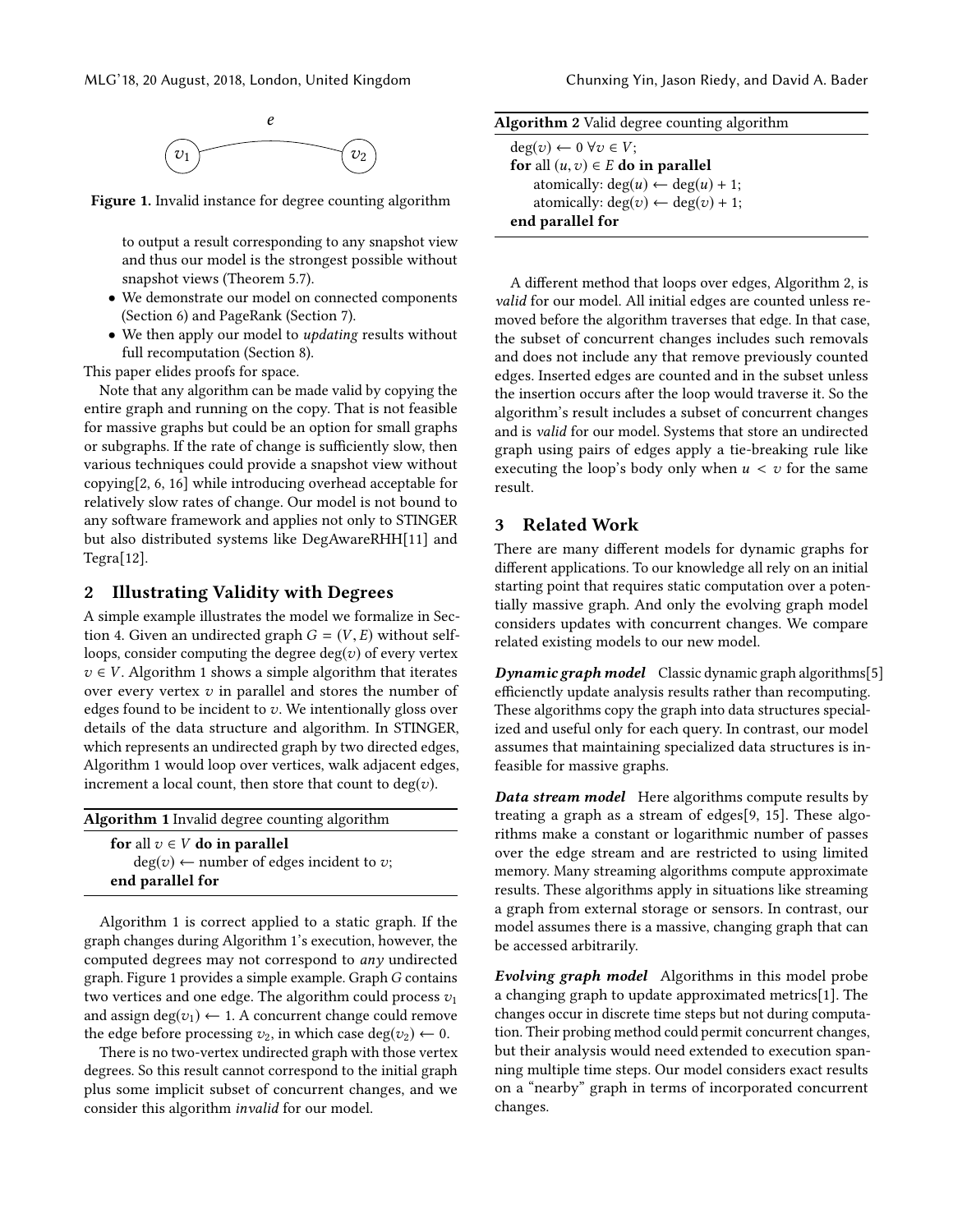**Streamed graphs** The algorithm in [\[3\]](#page-7-17) maintains a sparsified graph from a stream of edge insertions and deletions to provide an estimate of triangle counts. The algorithm contains two phases, one that constructs the sampled, sparsified graph and another separate phase that counts triangles. The sparsified graph is not altered in the second phase. This algorithm could be applied to our original problem by maintaining snapshots of the sparsified graph, and that is a different approach than our model's.

Current software frameworks, including STINGER [\[8\]](#page-7-4), DegAwareRHH [\[11\]](#page-7-11), Tegra [\[12\]](#page-7-12), and Floe [\[22\]](#page-7-18) provide pointin-time snapshot views to implement algorithms in these models. Their focus is on rapidly updating existing, initial results. Our new model adds computing those initial results at the cost of a different mental model. Other frameworks like PHISH[\[17\]](#page-7-19) implement a version of the data stream model but permit repeatedly streaming edges through distributed computing units for complex queries like subgraph isomorphism. PHISH and similar frameworks do not focus on dynamically changing graphs but rather on limiting computational resources.

## <span id="page-2-0"></span>4 Validity Model

In this model, we consider a weighted and directed graph  $G = (V, E)$  on vertex set V and edge set E. We convert an undirected graph to a directed one by replacing each edge with two directed edges in opposite directions. In the following discussion we denote by  $n = |V|$ , the number of vertices and  $m = |E|$ , the number of edges. Let  $C = \{c_1, c_2, \dots\}$ be the (finitely many) kinds of changes to graph G defined on the system, such as edge insertion, edge deletion, edge weight changes. We will mainly focus on edge insertions and deletions in the following discussion. We consider new vertices only once a connecting edge is inserted.

**Definition 4.1.** An input stream  $S$  is a sequence of tuples  $C_i = (c_i, e_i, t_i)$ , where  $c_i \in C$  is type of the change,  $e_i$  is the edge to be modified and t, is the arrival time of the change edge to be modified, and  $t_i$  is the arrival time of the change.<br>Note that  $t \leq t$  for all i Note that  $t_i \leq t_{i+1}$  for all *i*.

**Definition 4.2.** A sub-stream of an input stream  $S$  is a subsequence of it,  $S' = ((c_1^*, e_1^*, t_1^*), (c_2^*, e_2^*, t_2^*), ...)$  where  $(c_i^*, e_i^*, t_i^*) \in S$  and  $t^* \leq t^*$ S and  $t_i^* \leq t_{i+1}^*$ .

In our validity model, the input stream keeps making changes to the graph while the algorithm runs. However, the algorithm is not notified of a change and it has no access to the current input stream. A change that happens at time t will instantly modify the corresponding edge (or vertex) and thus if the algorithm traverses this edge (or vertex) at time  $t$ , only the modified status will be seen. In the following discussion, "input stream" refers to the part of stream that arrives during the algorithm's execution.

We are interested in extreme cases where the graph is too large for the platform to maintain snapshots and the rate of



<span id="page-2-1"></span>Figure 2. Breadth first search illustration



change is too high to accept the overhead of localized revision control[\[2,](#page-7-8) [6,](#page-7-9) [16\]](#page-7-10). This could apply to a Raspberry Pi used as inexpensive network instrumentation during peak times as well as a large-scale system maintaining a massive data set. Because we are not providing point-in-time snapshot views, the output of the algorithm may not match either the initial state or the final state of the graph. We show later that the result need not match any intermediate time point either (Theorem [5.7\)](#page-3-1).

Throughout the remainder of the paper, let G be a graph and  $S = (C_1, C_2, \ldots, C_k)$  be a finite input stream. We use  $G \cup S$  to denote the graph obtained by making all changes defined in S to G in the order of  $C_1, C_2, \ldots, C_k$ . We regard the output obtained from running the algorithm on G with input stream  $S$  as  $OUT(G, S)$ . Moreover, we denote the output produced by running the same algorithm on static graphG∪S as  $OUT(G \cup S)$ . We use  $G(t)$  to denote the graph at time t (abstractly, not necessarily as traversed by the algorithm).

We provide a simple illustration using degree counting in Section [2.](#page-1-1) Here we consider a breadth first search (BFS) in more detail. The algorithm begins with vertex  $v$  as its frontier and repeatedly constructs new frontiers of neighboring and unexplored vertices. Additionally, the algorithm saves a discovered parent to produce a breadth first search tree. The algorithm proceeds unaware that the graph may change underneath. Low-level data access correctness must be provided by the underlying framework.

In Figure [2](#page-2-1) the algorithm begins at time  $t_0$  on  $G(t_0)$  with the left most vertex  $v$ . Let the gray area represent the set of vertices that are discovered at time  $t_i > t_0$ . Suppose all three insertions arrive at time  $t_1$ . The back-edge from the next frontier leads to an already visited vertex and will be ignored. Similarly the edge entirely within the explored region will be ignored. Both of these changes would alter the BFS tree, but our model permits not including some concurrent changes. The inserted edge leading from the frontier to unexplored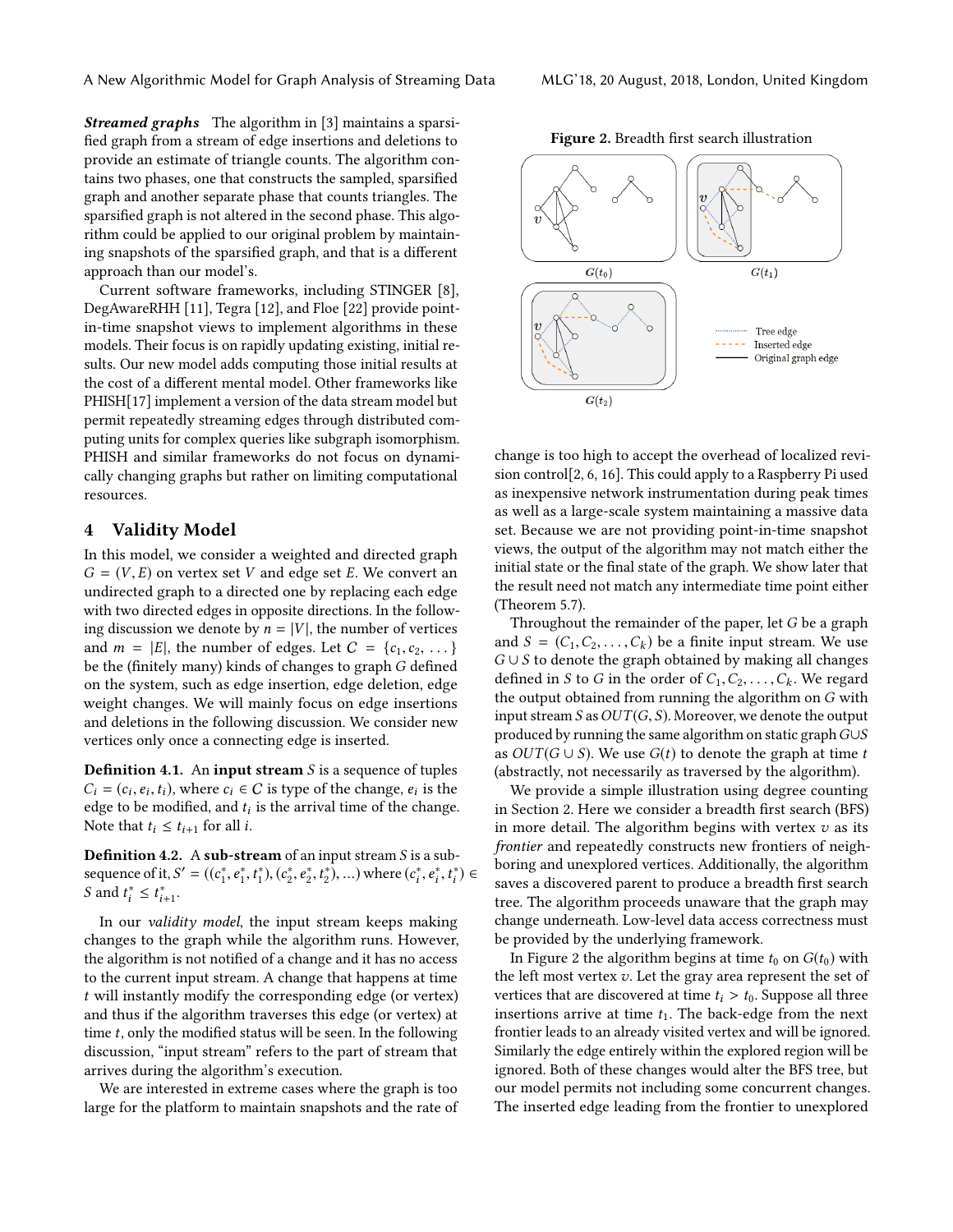MLG'18, 20 August, 2018, London, United Kingdom Chunxing Yin, Jason Riedy, and David A. Bader

vertices will be included, and that edge is one element in the implicit set of concurrent changes.

We can see the output of this algorithm is not a BFS tree for the graph  $G(t_0)$  nor for  $G(t')$  at any single time point  $t' \geq t_1$ . But the result does include one of the concurrent changes. In our model, the basic BFS algorithm is valid because it produces a result corresponding to the input graph and a subset of concurrent changes. In Section [8](#page-5-0) valid algorithms are extended to catch up to the last change during execution, producing updating algorithms that maintain valid results after every set of changes.

Now we formalize our new model of validity on concurrently changing data.

**Definition 4.3.** Let  $\mathcal{A}$  be an algorithm running on a graph with input stream S. Suppose that the execution time window is  $[t, t']$  with output  $OUT(G_0, S)$ , where  $G_0$  is the initial state<br>of the graph at time t. We say  $\mathcal{A}$  is valid for stream S of the graph at time t. We say  $\mathcal A$  is valid for stream S if there exists a sub-stream of S, say  $S' = ((c_1^*, e_1^*, t_1^*), ...,$ <br> $(c_*^*, e_*^*, t^*)$ ), where  $t < t^* < t^* < t'$ , that makes  $OUT(C_*, S)$  $(c_k^*, e_k^*, t_k^*),$  where  $t \le t_1^* \le t_k^* \le t'$ , that makes  $\overline{OUT(G_0, S)}$ <br>a solution for  $\mathcal{A}$  on graph  $G_0 \cup S'$ a solution for A on graph  $G_0^\circ \cup S'.$ 

Although we define  $S'$  to be an arbitrary sub-stream, in Section [5](#page-3-2) we will show that S' is indeed a subset of the changes that are seen by the algorithm. To make the definitions rigorous, we keep  $S'$  to be an arbitrary subset of  $S$  in this section.

Definition 4.4. An algorithm is valid if for any input stream S, the algorithm is valid for S.

Note that the sub-stream  $S'$  can be empty. To facilitate our analysis, we introduce the following definitions.

<span id="page-3-3"></span>**Definition 4.5.** A change  $(c, e, t)$  is **visible** if the algorithm traverses *e* at time  $t^* \geq t$  and there are no other changes to e between time  $(t, t^*]$ . In this case, we say that the algorithm<br>traverses the change C at time  $t^*$ . We use S, to denote the traverses the change C at time  $t^*$ . We use  $S_v$  to denote the sub-stream containing all visible changes in S.

The algorithm must traverse an edge in order to check its status, such as existence and weight. In order to describe the algorithms behavior when it encounters deleted edges, we assume that an edge deletion does not erase the data but only marks the edge as deleted. This is a convenience for analysis but not necessary for implementation. Moreover, if the input stream modifies an edge multiple times, the algorithm only notices the last change before the traversal according to Definition [4.5.](#page-3-3)

### <span id="page-3-2"></span>5 Validity Model Properties

We first show that we can reorder the input stream while keeping the streaming output invariant. We then prove that validity defined in the previous section is the strongest form of correctness under the assumption that the algorithm is not provided with the equivalent of a snapshot view.

Lemma 5.1. Given graph G and input stream S, suppose change  $C = (c, e, t)$  is visible and that C is traversed for the first time at  $t^* \ge t$ . Let  $C' = (c, e, t')$  for any  $t \le t' \le t^*$ . If  $\mathcal{L}$  is the contact  $C$  with  $C'$  in  $S$  then (i) the sub-stream of wisible we replace  $C$  with  $C'$  in  $S$ , then (i) the sub-stream of visible changes  $S_v$  does not change except for this substitution, and (ii) the streaming output  $OUT(G, S)$  remains the same.

<span id="page-3-4"></span>**Corollary 5.2.** Let G be a graph, and  $S_v = (C_1, C_2, \ldots, C_k)$ be the sub-stream of all visible changes in S, where  $C_i$  =  $(c_i, e_i, t_i)$  for all  $1 \leq i \leq k$ . Suppose the algorithm traverses<br>each C, for the first time at  $t^*$ . We define another stream each  $C_i$  for the first time at  $t_i^*$ . We define another stream<br> $S^* = S$  execut for replacing each  $C \subseteq S$ , with  $C^* = (a, a, t^*)$  $S^* = S$  except for replacing each  $C_i \in S_v$  with  $C_i^* = (c_i, e_i, t_i^*)$ .<br>Then  $\{C^*\}$  is the visible sub-stream of  $S^*$  and  $OUT(G, S)$ Then  $\{C_i^*\}$  is the visible sub-stream of  $S^*$  and  $OUT(G, S) =$ <br>OUT(G,  $S^*$ )  $OUT(G, S^*)$ .

Note that in  $S^*$  and  $S^*_{v}$ , all the visible changes are ordered by non-decreasing  $t_i^*$ .

**Corollary 5.3.** Let  $S_v^*$  be defined as in Corollary [5.2.](#page-3-4) We define a new input stream to be  $S' = (C_1^*, C_2^*, \ldots, C_i^*)$ , which contains<br>the first i changes in  $S^*$ . Then every change in  $S'$  will be visible the first i changes in  $S_v^*$ . Then every change in S' will be visible for any  $1 \leq i \leq |S^*_{\nu}|$ .

<span id="page-3-5"></span>**Theorem 5.4.** Let  $S_v$  be the sub-stream of all visible changes in an input stream S, then an algorithm is valid if and only if for any input stream S, the algorithm is valid for  $S_{\nu}$ .

<span id="page-3-0"></span>Corollary 5.5. If an algorithm is invalid, then there exists a single change input stream S that makes the algorithm invalid for S.

Corollary 5.6. Let S and S' be two different input streams. For a deterministic valid algorithm  $\mathcal{A}$ , if  $S_v = S_v'$ , then  $OUT(G, S) =$  $OUT(G, S').$ 

We notice that in most cases, the information of G required for verifying an algorithm's validity for an input stream usually is as much as that for recomputing an output statically on G. By Theorem [5.4,](#page-3-5) to verify if an algorithm is valid for S, we only need to check if  $OUT(G, S)$  equals  $OUT(G \cup S_v)$ . Since we have no assumptions about the graph G, in most cases, it is impossible to determine the correctness of the output by checking a partial graph described by the input stream. Moreover, if  $S_v = \emptyset$ , it requires to verify if the output is correct for G without a snapshot of G.

Next we show that validity is the strongest form of correctness in this model if the algorithm satisfies the following properties:

- 1. Given a graph G and an input stream  $S$ ,  $OUT(G, S)$  is a subgraph of  $G \cup \{inserted edges\}$ . Moreover, there should exist an output that contains at least two edges
- 2. The algorithm is not able to traverse all edges or vertices belonging to  $OUT(G, S)$  at the same moment.

<span id="page-3-1"></span>Theorem 5.7. For any valid algorithm satisfying the two conditions mentioned above, there exist a graph G and a finite input stream S such that  $OUT(G, S) \neq OUT(G_i)$  for any  $0 \leq$  $i \leq k$ , where  $G_0 = G$  and  $G_i = G_{i-1} \cup C_i$ .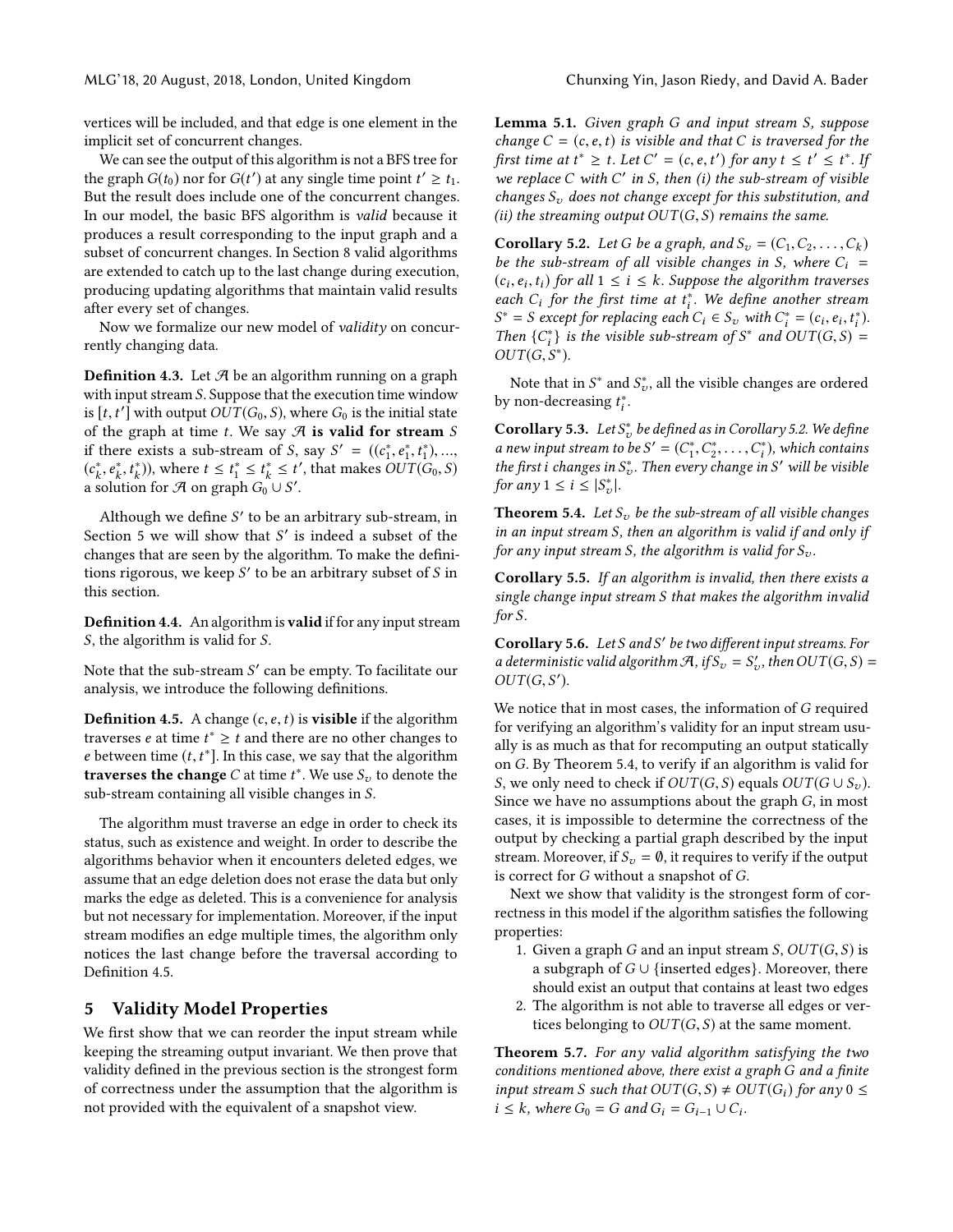Making a copy of the graph G satisfies the assumed properties for graphs with more than two edges. A copy with concurrent changes cannot be proven identical to any snapshot view, so no algorithm can create a snapshot view without being provided such a view as input. This is why we claim our model is the strongest possible without snapshot views.

## <span id="page-4-0"></span>6 Case Study: Connected Components

Given an undirected graph  $G = (V, E)$ , a connected component is a maximal subgraph of G such that there is a path between any two vertices in that subgraph. In this section, we adapt the parallel Parent-Neighbor subgraph algorithm [\[13\]](#page-7-6) to our model and show the result is valid.

A parent neighbor subgraph PN is a subgraph of G sampled during breadth first search (BFS) such that each vertex tracks a constant number of its parents and neighbors. The *parents* of  $v$  are adjacencies of  $v$  in the previous frontier; the neighbors of  $v$  are adjacencies of  $v$  in the same frontier. To distinguish parents from neighbors, all parents are presented as a positive label while neighbors are stored in the form of  $-v.$ 

We define the parameters used in the algorithm as follows:

- $C(v)$ : component label of vertex  $v$
- Level(v): distance from  $v$  to the component root
- thresh $p_N$ : maximum number of allowed parents and neighbors for each vertex
- $PN(v)$ : parents and neighbors of each vertex
- Label(v): Label(v)  $\geq 0$  represents v has a path to the root through its parent; otherwise  $Label(v) < 0$ , all v's paths to root rely on  $v$ 's neighbors

<span id="page-4-2"></span>Algorithm 3 Extract a parent-neighbor subgraph

|     | 1: for $v \in V$ do Level(v) $\leftarrow \infty$ |
|-----|--------------------------------------------------|
|     | 2: for $v \in V$ do                              |
| 3:  | <b>if</b> Level(v) = $\infty$ then               |
| 4:  | add $v$ to Frontier                              |
| 5:  | $Level(v) \leftarrow 0, C(v) \leftarrow v$       |
| 6:  | while <i>Frontier</i> $\neq$ 0 do                |
| 7:  | <b>for</b> all $u \in$ <i>Frontier</i> <b>do</b> |
| 8:  | remove <i>u</i> from <i>Frontier</i>             |
| 9:  | for all $d \in N(u)$ do                          |
| 10: | if $Level(d) = \infty$ then                      |
| 11: | add d to Frontier                                |
| 12: | $Level(d) = Level(u) + 1$                        |
| 13: | $C(d) = C(u)$                                    |
| 14: | <b>if</b> $ PN(d)  < thresh_{PN}$ then           |
| 15: | <b>if</b> Level(u) = Level(d) – 1 <b>then</b>    |
| 16: | Add u to $PN(d)$                                 |
| 17: | <b>else if</b> $Level(u) = Level(d)$ then        |
| 18: | Add $-u$ to $PN(d)$                              |

We claim that  $Level(v)$  is a valid labeling of the graph, which implies that  $\bigcup_{v \in V} PN(v)$  is a valid parent-neighbor

subgraph. To show its correctness, we will prove a stronger statement, that the edges  $(u, d)$  used in line 9-11 form a valid BFS tree T.

**Theorem 6.1.** Let  $T$  be the BFS tree defined by Algorithm [3](#page-4-2) with input stream S, then there exists a sub-stream of S that makes the output BFS tree T valid.

Corollary 6.2. Let T be the BFS tree defined by Algorithm [3](#page-4-2) with input stream S, a sub-stream that make T valid is  ${C} =$  $(c_i, e_i, t_i) \in S | c_i = insert \& e_i \in T \text{ or } c_i = delete \& e_i \notin T \}$ 

#### <span id="page-4-1"></span>7 Case Study: PageRank

A directed graph with vertex set V can be represented by a sparse, unsymmetric matrix A with  $a_{ij} = 1$  where there is an edge  $i \rightarrow j$ . An undirected graph can be represented by a symmetric matrix similarly. Here we ignore self edges and let the diagonal of A be zero. Define D to be the diagonal matrix of out-degrees, or diag  $D = A1$  where 1 is a |V|-long vector with unit entries. If a vertex  $i$  is the source of no edges, let  $d_{ii} = 1$  so that  $1/d_{ii} = 1$ . The definitions generalize to graphs with arbitrary non-negative weights.

While the original PageRank defines an eigenvector problem, a little algebraic manipulation as in [\[4,](#page-7-20) [10\]](#page-7-21) finds an equivalent linear system

<span id="page-4-3"></span>
$$
(I - \alpha A^T D^{-1})x = (1 - \alpha)v,
$$
\n(1)

where  $\alpha$  is the "teleportation" constant in (0, 1), v is a personalization vector, and  $x$  is the PageRank vector. For this discussion,  $v$  is a vector with entries  $1/|V|$  denoting a uniformly random start, and  $||v||_1 = 1$ , although personalized PageRank applications use non-uniform vectors  $v$ . Solving this system with inexact arithmetic produces an approximate solution  $x$ . The backward error, or the distance to the nearest system solved exactly, is measured by the residual  $r = (1 - \alpha)v - (I - \alpha A^{T}D^{-1})x$  up to a normwise scaling factor. Because PageRank defines a probability distribution, the normwise relative backward error is scaled by a constant independent of the graph structure.

Solving Equation [\(1\)](#page-4-3) by Jacobi iteration, a simple splitting method, iterates the following computation:

$$
x^{(k+1)} = \alpha A^T D^{-1} x^{(k)} + (1 - \alpha) v.
$$

The graph operation, applying  $A^T D^{-1}$ , is valid in our nonstop model for implementations that examine each edge at most once and track the number of outward edges traversed per vertex. Such implementations will gather the row of A before computing its contribution to the output. The software frameworks referenced treat the graph as a sparse matrix and can satisfy the additional restriction easily. Insertions and removals during any single iteration may be missed, but the algorithm always applies the graph plus all changes before the iteration and some subset of changes concurrent during each iteration. Typical convergence criteria compare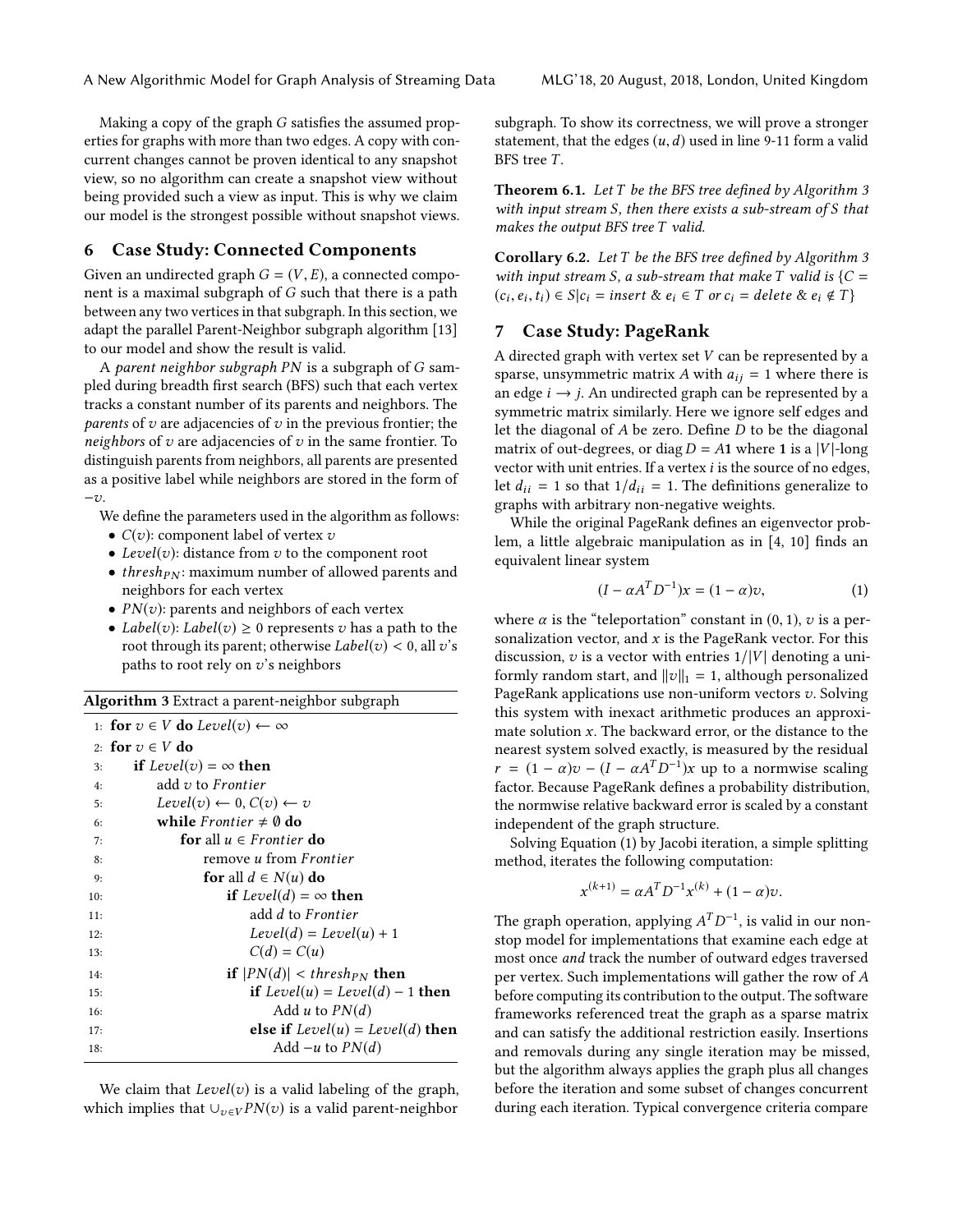the iterates  $x^{(k+1)}$  and  $x^{(k)}$ . Conveniently, this translates to backward error via the residual,

$$
r^{(k)} = (1 - \alpha)v - (I - \alpha A^T D^{-1})x^{(k)} = x^{(k+1)} - x^{(k)}
$$

So a single pass over the graph produces both the current residual and next iterate. If the residual  $r^{(k)}$  is smaller than some tolerance, then the iterate  $x^{(k)}$  solves a system acceptably close to the graph plus the subset of changes encountered during the iteration that produced  $x^{(k+1)}$ . Hence the method is valid in our model for the solution  $x^{(k)}$ , although common practice delivers  $x^{(k+1)}$ . The backward error is small no matter the path taken to  $x^{(k)}.$  Only the last iteration matters.

As an example of an invalid approach, consider using a stored out-degree or one computed separately from the edge walk. The resulting operator will no longer preserve the one-norm and will lead to a solution that is not a probability distribution. That cannot be a PageRank vector of any graph.

Being a valid implementation does not ensure that solving the system by Jacobi iteration or other iterative method actually converges. In the extreme, the graph could be entirely rewritten during each iteration, and the iteration never converges to a solution with small residual. Future work will characterize what rates of change lead to convergence.

#### <span id="page-5-0"></span>8 Updating Algorithms

On a quiescent graph with no concurrent changes, an initial valid result could be updated to match the "true" result given the changes that had occured during execution. If the updating algorithm is valid even when the graph is changing concurrently, then the result will be valid. Recording changes during each execution and repeatedly catching up provides a valid result tracking the "true" result by fixing previously missed changes. Ideally such updating algorithms compute incrementally to avoid full recomputation and should be much faster than the initial computation. Such algorithms exist and are available in frameworks like STINGER[\[7,](#page-7-5) [13,](#page-7-6) [18,](#page-7-22) [19\]](#page-7-23). Here we formalize the updating method and present valid algorithms for updating PageRank and connected components (in Section [9\)](#page-5-1).

An algorithm  $\mathcal A$  runs consecutively at times  $0 < t_1 < t_2 <$  $t_3 < \cdots$  on the graph. During the *i*<sup>th</sup> execution,  $\mathcal{A}$  is given with  $Out_{i \to i}$  the output (or configuration) from the previous with  $Out<sub>i-1</sub>$ , the output (or configuration) from the previous execution, and the set of changes  $\Delta_{i-1}$ , the set of all changes that happen during the time  $[t_{i-1}, t_i]$  spent computing  $Out_{i-1}$ . The initial configuration is computed by a valid algorithm (assume starting at time 0), and  $\Delta_0$  is the set of changes happening from time 0 to  $t_1$ .

**Definition 8.1.** An algorithm  $\mathcal{A}$  is a valid updating algo**rithm** if for all  $i = 1, 2, 3, \dots$ ,  $Out_i$  is a correct output for graph  $G(t) \cup \delta$ , for some  $\delta$ ,  $\subset \Delta$ . graph  $G(t_i) \cup \delta_i$  for some  $\delta_i \subseteq \Delta_i$ .

If there is no concurrent change ( $\Delta_i = \emptyset$ ), a valid updating algorithm will produce a snapshot result  $OUT(G(t_i))$ , which is also a snapshot result for all  $t_i \leq t \leq t_{i+1}$ .

The theoretical results in Section [5](#page-3-2) also hold for updating algorithms. We note that all valid algorithms are valid updating algorithm by doing recomputations every time. However we will focus on algorithms that only perform local updates or converge faster than the initial computation. We apply the most important results in Section [5](#page-3-2) here. All the proofs are similar to the original ones.

**Corollary 8.2.** Let  $S_i$  be the sub-stream of all visible changes in  $\Delta_i$  for i-1, 2,  $\cdots$ . An algorithm is a valid updating algorithm if and only if for all possible  $\Delta_i$ 's, the algorithm is valid for  $S_i$ .

Corollary 8.3. If an updating algorithm is invalid, there exists a single change input stream  $\Delta_i$  for some i that makes the algorithm invalid for  $\Delta_i$ .

Corollary 8.4. For any algorithm satisfying the condition

- 1. Given a graph G and an input stream  $\Delta$ ,  $OUT(G, \Delta)$  is a subgraph of  $G \cup \{inserted edges\}.$
- 2. The algorithm is not able to traverse all edges or vertices belonging to  $OUT(G, \Delta)$  at the same moment.

there exist a graph G and a finite input stream  $\Delta_i$  for all i such that  $OUT(G_i, \Delta_i) \neq OUT(G(t))$  for any  $t_i < t < t_{i+1}$ .

In Theorem [5.7,](#page-3-1) we showed the algorithm is not able to produce any snapshot result for any  $t_i \leq t \leq t_{i+1}$ . In the updating model, the changes up to time  $t_i$  is known, and therefore the electric might be oble to update the result therefore the algorithm might be able to update the result only for  $\Delta_{i-1}$  and obtain a snapshot for graph  $G(t_i)$ .

For a simple example updating algorithm, consider the PageRank algorithm using Jacobi iteration in Section [7.](#page-4-1) If the change  $\Delta_{i-1}$  is relatively small in matrix norm, restarting the iteration from the previously computed solution  $x_{i-1}$  should converge quickly. As in Section [7,](#page-4-1) the iteration is a valid algorithm in our model, hence restarting is a valid updating algorithm. Algorithms that do not traverse the entire graph exist[\[19\]](#page-7-23), but computing the convergence criteria in a valid manner is challenging and will be addressed in future work.

#### <span id="page-5-1"></span>9 Updating Connected Components

In this section we will discuss the algorithms to maintain a valid parent-neighbor subgraph of an undirected graph G. The parent-neighbor subgraph serves as a sparse sample of the graph that maintains the connected components and contains a valid breadth-first search forest.

We simply summarize the algorithm in this section. Our algorithm is a variation of the initial algorithm from [\[13\]](#page-7-6) as presented in Section [6.](#page-4-0) In the worst case, the algorithm may essentially recompute a parent-neighbor subgraph, but that should be rare[\[13\]](#page-7-6). The algorithm process insertions and deletions contained in  $\Delta_i$  separately.

**Case 1.**  $e = (s, d)$  is an insertion. There are two types of insertions: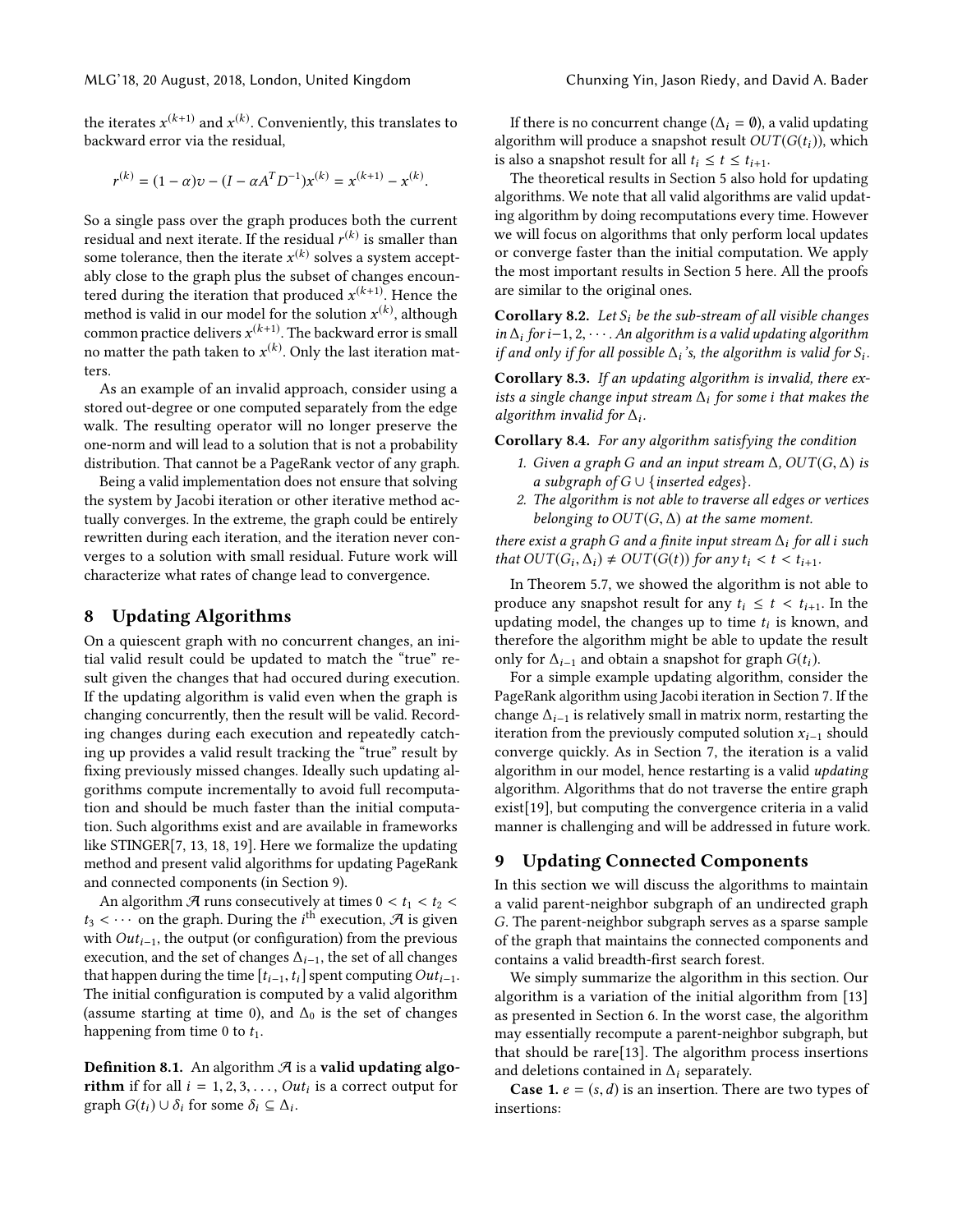- 1. If s and d are in a same component, without loss of generality, assume  $Level(s) \le Level(d)$ . If d has less than *thresh<sub>PN</sub>* parents and neighbors, add s to  $PN(d)$ and if  $Label(d) < 0$ ,  $Label(d) \leftarrow -Label(d)$ .
- 2. If  $s$  and  $d$  are in different components, a parallel BFS on the stored parent-neighbor subgraph starts at the vertex for the smaller of two components. The BFS relabels the smaller component.

Note that the algorithm process all type 1 insertions first, and then type 2. Neither case accesses the graph G. Indeed, updating connected components considering only insertions need never access the graph. All complications come from deletions that may split components.

**Case 2.**  $e = (s, d)$  is a deletion, assume Level(s)  $\leq Level(d)$ . The following process will be repeated from s's perspective as well.

- 1. Remove s from  $PN(d)$  if s is in the list. If d has parents in PN, there is nothing else to do.
- 2. If d does not have any other parents, let  $Level(d) \leftarrow$ −Level(d) to indicate that d is dependent on its neighbors to other vertices. If d has neighbors with positive levels, then d still have a path to the root through its neighbors. Hence this deletion is safe.
- 3. If  $d$  no longer has a path to its root in  $PN$ , start a BFS on induced subgraph  $G[{v : v, d$ in a same component}]$ to search for a path to the root (in fact any positive level vertex in the component). If such path is not found, take d as the new root and relabel the vertices reached during the BFS.

The second kind of deletion is the only time the updating algorithm accesses G.

We notice that the levels of some vertices becomes outdated after updates, however we claim that the levels do not impact the correctness of the algorithm.

For all insertions inside a component, adding  $s$  to  $PN(d)$ or adding  $d$  to  $PN(s)$  does not modify the component. For deletions, the algorithm must maintain a path from affected vertices to the parent-neighbor root. This will not be true if some vertex  $v$  is dependent on a positive labeled vertex  $u$  where  $u$  actually has no path to the root. Assume  $u, v$  are the closest pair to the root. We first observe that  $|Level(u)| \neq |Level(v)|$ , which means u and v are not neighbors. To see this,  $Level(u) > 0$  implies that u has a path to the root through some parent  $p$ . In this case  $v$  should also have a path to root through  $u$  and  $v$ . Therefore  $v$  must rely on  $u$ as a parent. Since all vertices p with  $Level(p) > Level(u)$  are correct by assumption, that implies  $u$  is dependent on some "parent"  $p'$  that  $Level(p') < Level(u)$ . Since we fix the levels<br>of all vertices, such insertions can never hannen of all vertices, such insertions can never happen.

When joining two components or splitting a component, the algorithm recomputes the levels of vertices and the partial PN graph. During the joining process, the levels of the smaller component become consistent with the levels of the

larger one. For splitting, the two components become independent and so in both situations vertices that have their decedents as parents cannot appear.

To show the correctness of the algorithm, we generalize PN graph to any subgraph  $H \subseteq G$  that contains a spanning forest of G. The following lemmas will show that after updates, there will always be a spanning forest inside the subgraph  $H$ , and so the connected components in  $H$  and  $G$ are identical. In the following discussion, the Level of each vertex can be different from those in Algorithm [3,](#page-4-2) which approximates the BFS level. However, the Label of each vertex is defined in the same way as in Algorithm [3](#page-4-2) according to H and Level, that

- If  $Label(v) \geq 0$ , then v has a path to the root through its parent p ( $Level(p) = Level(v) - 1$ )
- If  $Label(v) < 0$ , all v's paths to root rely on v's neighbors u (Level(u) = Level(v))

<span id="page-6-0"></span>**Lemma 9.1.** At the i<sup>th</sup> execution, let F be a spanning forest of graph  $G_{\delta} = G(t_{i-1}) \cup \delta$  for some subset of changes  $\delta \subseteq \Delta_{i-1}$ , and let H be a subgraph of  $G(t_{i-1}) \cup \delta$  containing F. We use  $\Delta_I$  to denote the set of insertions specified in  $\Delta_{i-1}$ . Assume H<sub>I</sub> is the graph obtained by updating  $\Delta_I$  to H by the algorithm above, then H<sub>I</sub> contains a spanning forest of graph  $G_{\delta} \cup \Delta_I$ .

**Corollary 9.2.** The connectivity of  $H_I$  is the same as the con-<br>**restivity of C**  $\cup$  A nectivity of  $G_{\delta} \cup \Delta_{I}$ .

**Lemma 9.3.** At the  $i^{th}$  execution, let F be a spanning forest of graph  $G_{\delta} = G(t_{i-1}) \cup \delta$  for some subset of changes  $\delta \subseteq \Delta_{i-1}$ , and let H be a subgraph of  $G(t_{i-1})\cup \delta$  containing F. We use  $\Delta_D$ to denote the set of deletions specified in  $\Delta_{i-1}$ . Assume H<sub>D</sub> is the graph obtained by updating  $\Delta_D$  to H by the algorithm above, then H<sub>D</sub> contains a spanning forest of graph  $G_{\delta} \cup \Delta_D \cup \delta_i$  for some  $\delta_i \subseteq \Delta_i$ .

**Corollary 9.4.** Let  $H_I$  and other notations be from Lemma [9.1,](#page-6-0) and let  $G_I = G_\delta \cup \Delta_I$ . We use  $\Delta_D$  to denote the set of deletions specified in  $\Delta_L$ , assume  $H_D$  is the graph obtained by undating specified in  $\Delta_{i-1}$ . Assume H<sub>D</sub> is the graph obtained by updating  $\Delta_D$  to H<sub>I</sub> by the algorithm above, then H<sub>D</sub> contains a spanning forest of graph  $G_I \cup \Delta_D \cup \delta_i = G(t_i) \cup \delta_i$  for some  $\delta_i \subseteq \Delta_i$ . The connectivity of  $G(t_1) \cup \delta_i$ connectivity of  $H_D$  is the same as the connectivity of  $G(t_i) \cup \delta_i$ for some  $\delta_i \subseteq \Delta_i$ .

**Theorem 9.5.** Let  $H$  be the subgraph traversed by BFS during updating deletions. Let  $\delta_i \subseteq \Delta_i$  be the set of changes that have both endpoints in H. The algorithm above outputs the connected components for graph  $G_i \cup \delta_i$ .

#### 10 Conclusion

Our new validity model addresses analysis of graphs undergoing non-stop change. Graphs that stretch the capability of an analysis platform cannot provide point-in-time snapshot views of the entire graph. Analysis results may not include all concurrent changes, but we consider an algorithm valid if it always corresponds to the initial graph and some implicit subset of concurrent changes. Updating algorithms